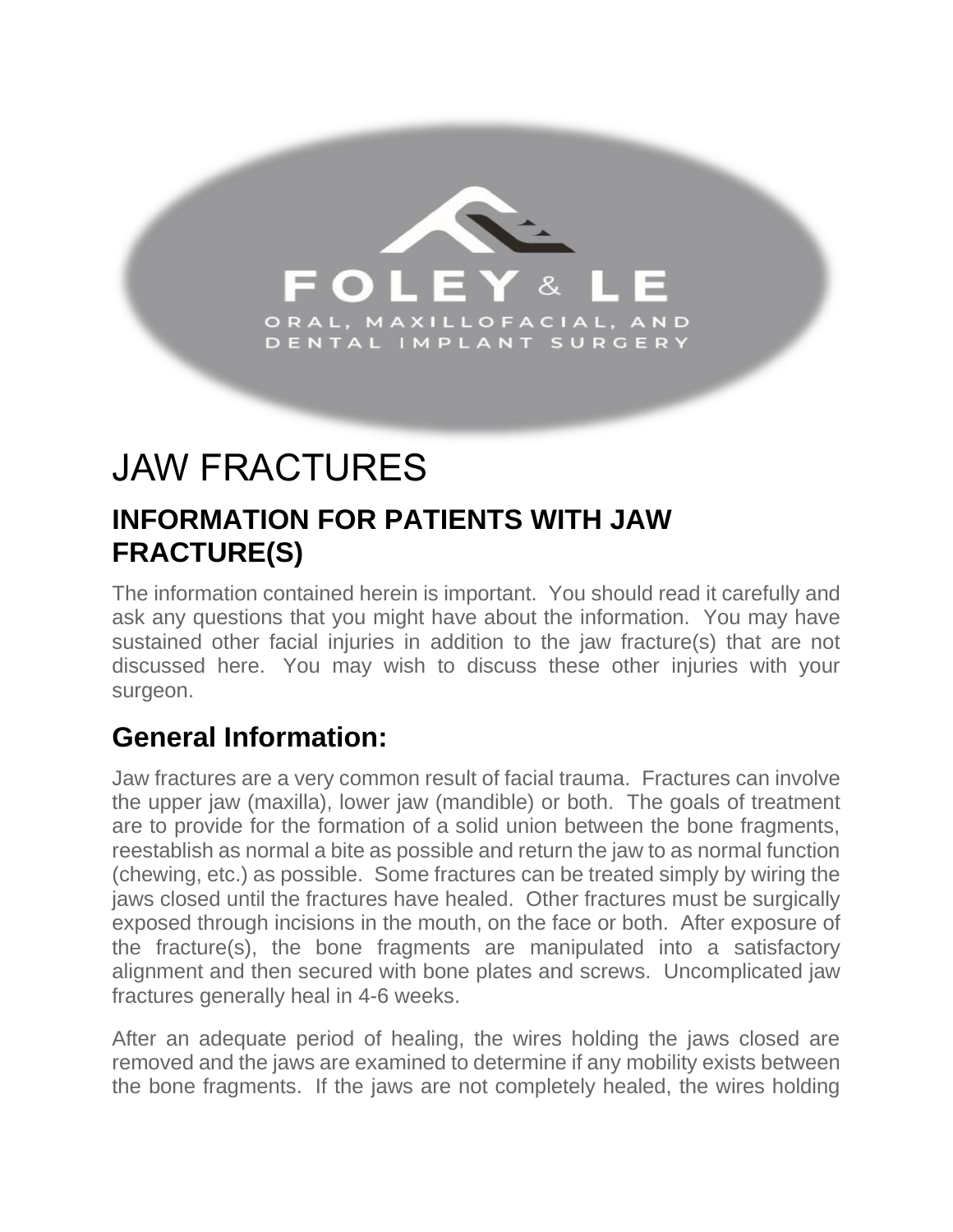the jaws closed will be replaced until satisfactory healing occurs. If the fractures are stable, jaw opening exercises are started at this time. Depending on the nature of your fractures you may be instructed to wear small elastics between your maxilla and mandible. At the end of this period if the fractures remain stable and the bite is stable, the arch bars are removed. Removal of the arch bars is usually performed in the office with local anesthesia and intravenous conscious sedation approximately 7 weeks following treatment of the fracture(s).

# **Swelling:**

Swelling of the face is common with jaw fractures and usually increases after surgical treatment of the fractures. Swelling begins to subside approximately 72 hours following surgery. You can decrease swelling by sleeping with your head elevated on two pillows for the first 5 nights. A dramatic increase in swelling after you have been discharged from the hospital may indicate infection, and you should contact your surgeon.

## **Pain:**

Most of the pain associated with jaw fractures occurs from bone fragments shifting and moving. Therefore, this pain decreases after the fracture is stabilized with treatment. Pain after treatment comes from placement of the dental wires but is temporary. The teeth to which the wires are secured often become sensitive to hot and cold liquids, but this too is a temporary problem. A prescription for liquid pain medication will be provided when you leave the hospital. You should begin taking pain medication at the first sign of discomfort. For moderate pain, take a dose (400-600mg) of liquid Ibuprofen (children's Motrin) every 4-6 hours as needed for pain. Do not exceed the maximum daily dosage suggested on the bottle. Do not take Ibuprofen if you are intolerant of this medication or have a history of stomach ulcers or kidney disease. For severe pain, 2-3 teaspoons of the prescribed liquid narcotic medication (hydrocodone/acetaminophen) should be taken as needed. It is best to take pain medication with a small snack or following a meal to avoid stomach upset. The prescribed pain medicine will make you groggy and will slow down your reflexes. Do not operate a motor vehicle or machinery (lawn mower, etc.) while taking the pain medication. Do not drink alcoholic beverages. Notify the clinic if you are experiencing pain that is not improving 3-5 days after surgery. Do not take any of the above medication if you are allergic or have been instructed by your doctor not to take it.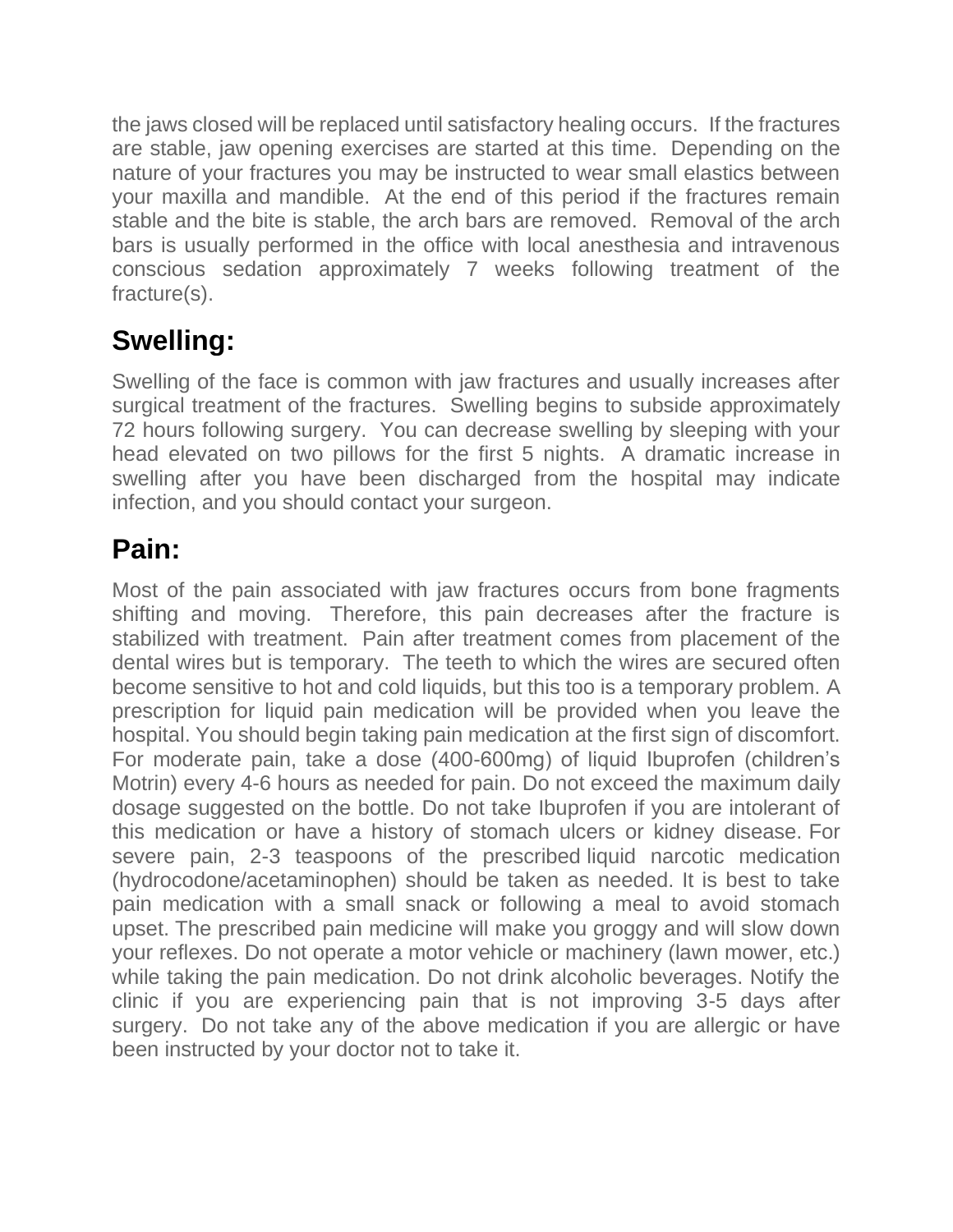**We recommend the following protocol for optimum pain management:** Take each medication with a small snack and full glass of liquid.

Immediately Following Surgery: 1 Prescription Pain Pill

3 Hours Later: Ibuprofen dosage

3 Hours Later: 1 Prescription Pain Pill

3 Hours Later: Ibuprofen dosage

NOTE: The dosage of the prescription pain medication can be increased to 1 1/2 to 2 pills if needed for pain management.

#### **Antibiotic:**

Be sure to take the prescribed antibiotics as directed to help prevent infection. Discontinue antibiotic use in the event of a rash or other unfavorable reaction and notify our office. Otherwise, please finish your entire course of antibiotic. Antibiotics can sometimes cause an upset stomach. If this is the case, it is advisable to take acidophilus or pro-biotic tablets along with your antibiotic. Call our office if you have any questions.

Women taking oral contraceptives: Antibiotics that you have received for your surgery may make your oral contraceptive less effective. You should use an alternate form of birth control until your normal menstrual cycle.

#### **Nausea/Vomiting:**

Nausea and vomiting may occur following general anesthesia to repair your fracture(s). Because there are only fluids in your stomach, vomitus can escape through your nose and mouth around the last molar teeth. You will receive a prescription for nausea medication at the time of discharge. You should notify our office if this medication is not relieving the nausea.

#### **Diet:**

Your diet will be liquid during the healing period, whether or not your jaws are wired closed. We recommend that you have four or five meals per day. We recommend that you supplement your diet with three cans of ready-to-drink high calorie supplement (Boost, Ensure, etc.) each day. High calorie, high protein intake is very important. Nourishment should be taken regularly. You should prevent dehydration by taking fluids regularly. At least 1 liter of liquid should be taken daily. Try not to miss a single meal. You will feel better, have more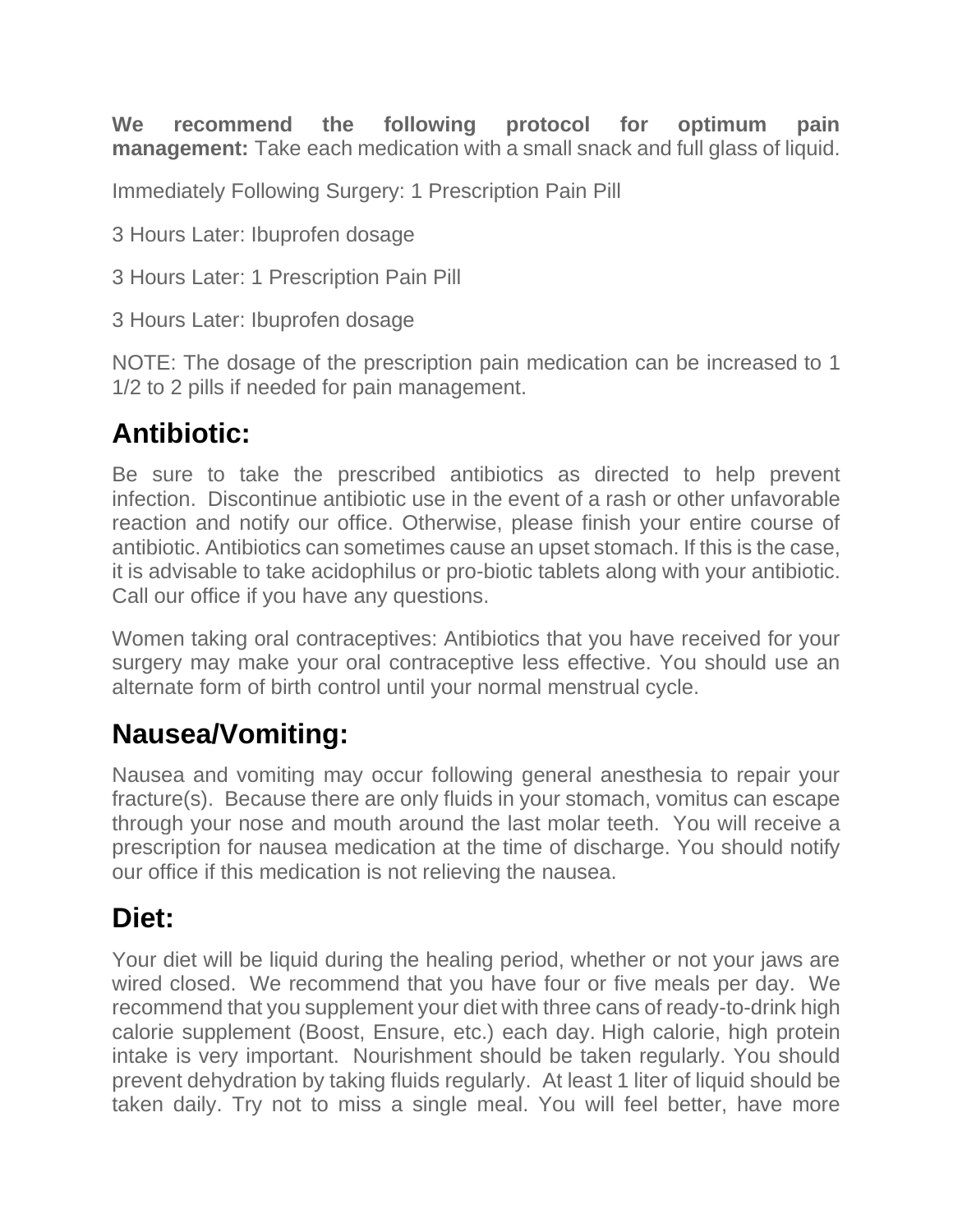strength, less discomfort and heal faster if you have good calorie intake. After adequate healing has occurred (usually 6 weeks following surgery), your diet will be advanced to solid foods. Caution: If you suddenly sit up or stand from a lying position you may become dizzy. If you are lying down following surgery, make sure you sit for one minute before standing.

# **Oral Hygiene:**

Good oral hygiene is very important for adequate healing and preventing infection. You should begin brushing your teeth the day following surgery. Brush your teeth following each meal. A child's soft toothbrush can be utilized for this purpose, paying particular attention to keeping the brush in direct contact with the teeth. It is very important to keep your mouth clean as the wounds are healing. You can decrease the accumulation of debris on the inside surface of your teeth and tongue by rinsing with warm tap or salt water after each meal/snack. You will take home a bottle of Chlorhexidine mouth rinse from the hospital. Rinse with warm salt water (1/2 teaspoon of salt in a cup of warm water) six times a day. Continue this procedure until healing is complete. Do not use a water-pik for 2 weeks after surgery.

**REMEMBER:** I clean wound heals better and faster

## **Arch Bars/Wires:**

You have arch bars secured to your teeth with wires. Any sharp wires that irritate the inside of your lips and cheeks can be covered with a small pinch of soft wax. This wax is available at the time of hospital discharge, and the nurses in our office can supply you with additional wax as needed. Remove all of the wax at least once a day before brushing. If you break or loosen any wires, please contact the office so that the wires can be replaced or adjusted.

#### **Bone Plate/Screws:**

Your fracture(s) may have been repaired using small bone plates and screws. This hardware is designed to be left in place indefinitely. Occasionally because of irritation of overlying gum tissue or skin, a plate may need to be removed. This can usually be done as an outpatient procedure.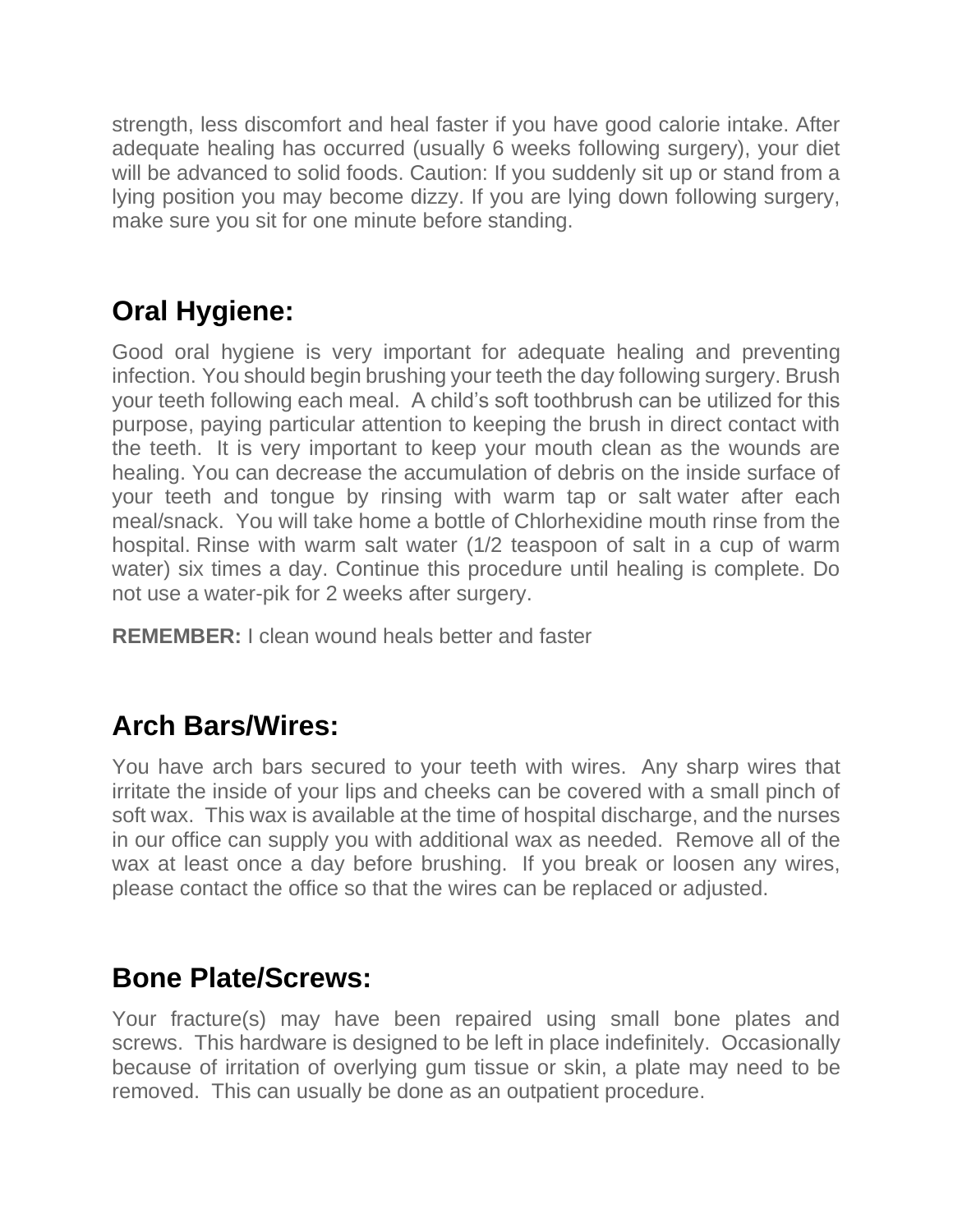## **Nasal Stuffiness:**

Nasal stuffiness is especially bothersome when the jaws are wired closed. Stuffiness should be initially treated with Afrin nasal spray. If this does not clear the nose, then you should contact our office. Occasionally, a person with nasal stuffiness and jaws wired closed may experience some shortness of breath. While the Afrin is allowed to work, the shortness of breath can be very easily relieved by holding the lips and cheeks away from the teeth with a spoon handle, toothbrush, or other such object. This maneuver will improve mouth breathing until the nose can be cleared. You should use a bedside humidifier at night while your mouth is wired closed. Please contact your surgeon if you have nasal stuffiness that is not relieved by the nasal spray.

## **Activity:**

If other injuries allow, you may do anything that you feel up to with the exception that you should not swim until the wires holding your jaws closed have been removed. Jogging or aerobics may lead to some increase in pain and should be limited to that amount that is easily tolerated. You may return to work when you feel up to it. If you have any questions about your activity and work, please discuss them with your doctor/nurse.

## **Jaw Opening Exercises:**

At least some temporary restriction in jaw opening is very common following treatment of a jaw fracture(s). This can be a more serious problem with fractures that involve the jaw joint. You will be instructed in jaw opening exercises after satisfactory healing of the fracture(s) has occurred. Once you have been instructed to begin exercising, you should exercise 3-4 times a day for five minutes. Your progress will be measured each time you return for follow-up visits.

#### **Complications:**

The following is not meant to be a complete discussion of all possible complications but includes those complications that we believe to be the most important: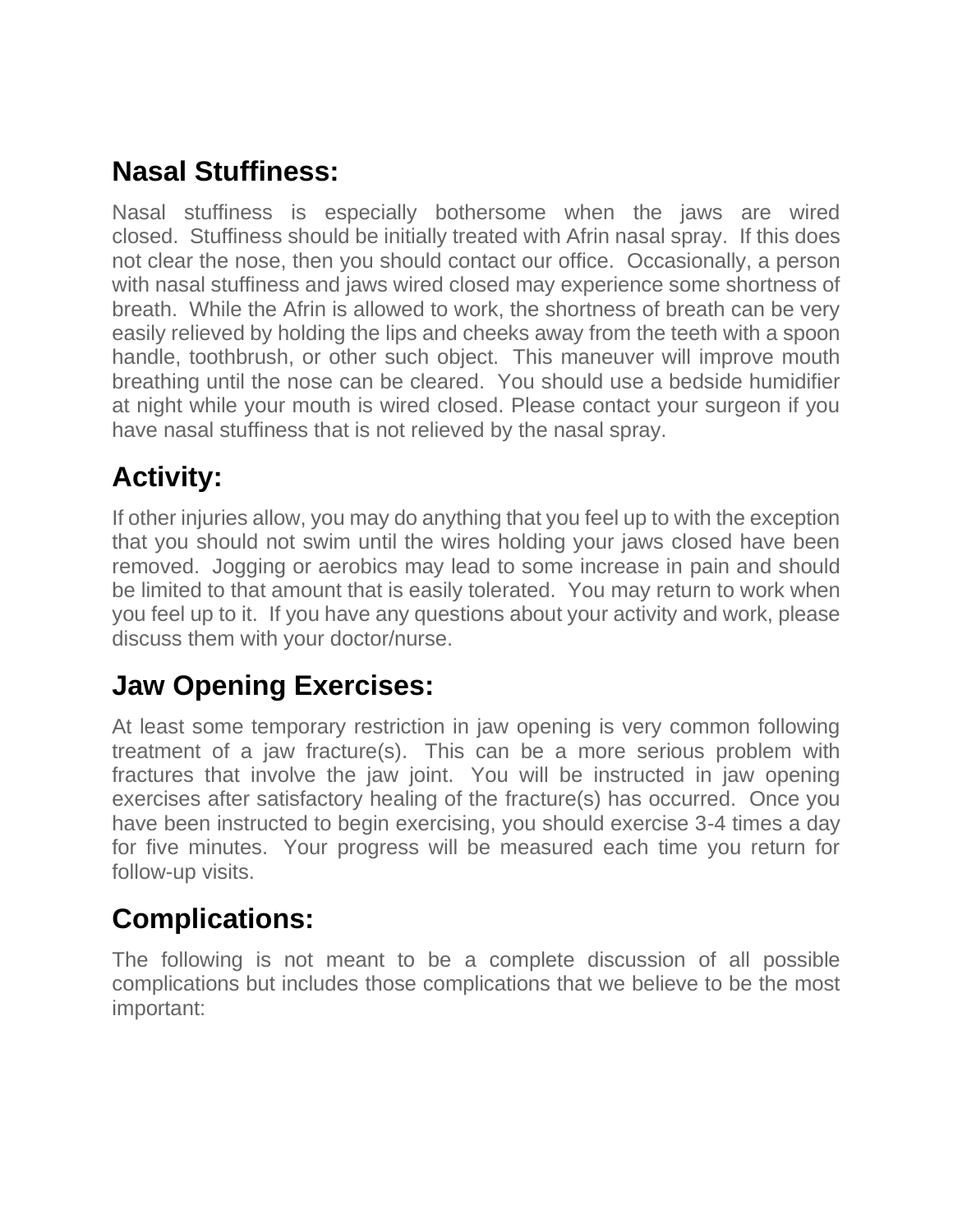## **Infection:**

Any jaw fracture but especially lower jaw fractures may become infected. Increased swelling, pain and/or skin redness may suggest that you have an infection. If you experience any of these problems after leaving the hospital, contact our office. If you have been provided with a prescription for antibiotics, it is important that you begin taking these immediately after leaving the hospital and continue them as directed. Unless instructed otherwise, you should not take the antibiotics for more than five days after discharge from the hospital, even if there is some antibiotic left over. If you do become infected, management of infection is usually straightforward, but hospitalization may be required. Infection of the bone can lead to failure or delay of healing and may require long-term antibiotic treatment and/or additional surgery.

# **Delayed Healing:**

For several reasons, a fracture may heal slowly. This may require a longer than usual period of having the jaws wired closed. It may also require a second operation to modify stabilization of the bone fragments. In rare circumstances the fracture will require a bone graft for satisfactory healing.

# **Failure of Healing:**

For a number of reasons, despite an adequate period of healing, a fracture may remain mobile. Additional treatment will be required, often involving another surgical procedure, possibly including placement of a bone graft from the hip to allow for satisfactory bone healing.

## **Malocclusion:**

Though one of the goals of jaw fracture treatment is to reestablish a satisfactory bite, this is not always achieved. Bite problems (malocclusion) after complete healing of the fracture(s) may require a surgical procedure for correction. Minor bite disturbances can often be improved with a slight adjustment of the chewing surfaces of the teeth. Fractures involving the jaw joint are most often associated with a long-term bite change.

## **Tooth Loss:**

Teeth in the line of fracture may be lost either at the time of fracture treatment or at some later point, usually during the healing period. Missing teeth can usually be replaced with dental implants or a dental prosthesis after fracture healing has occurred.